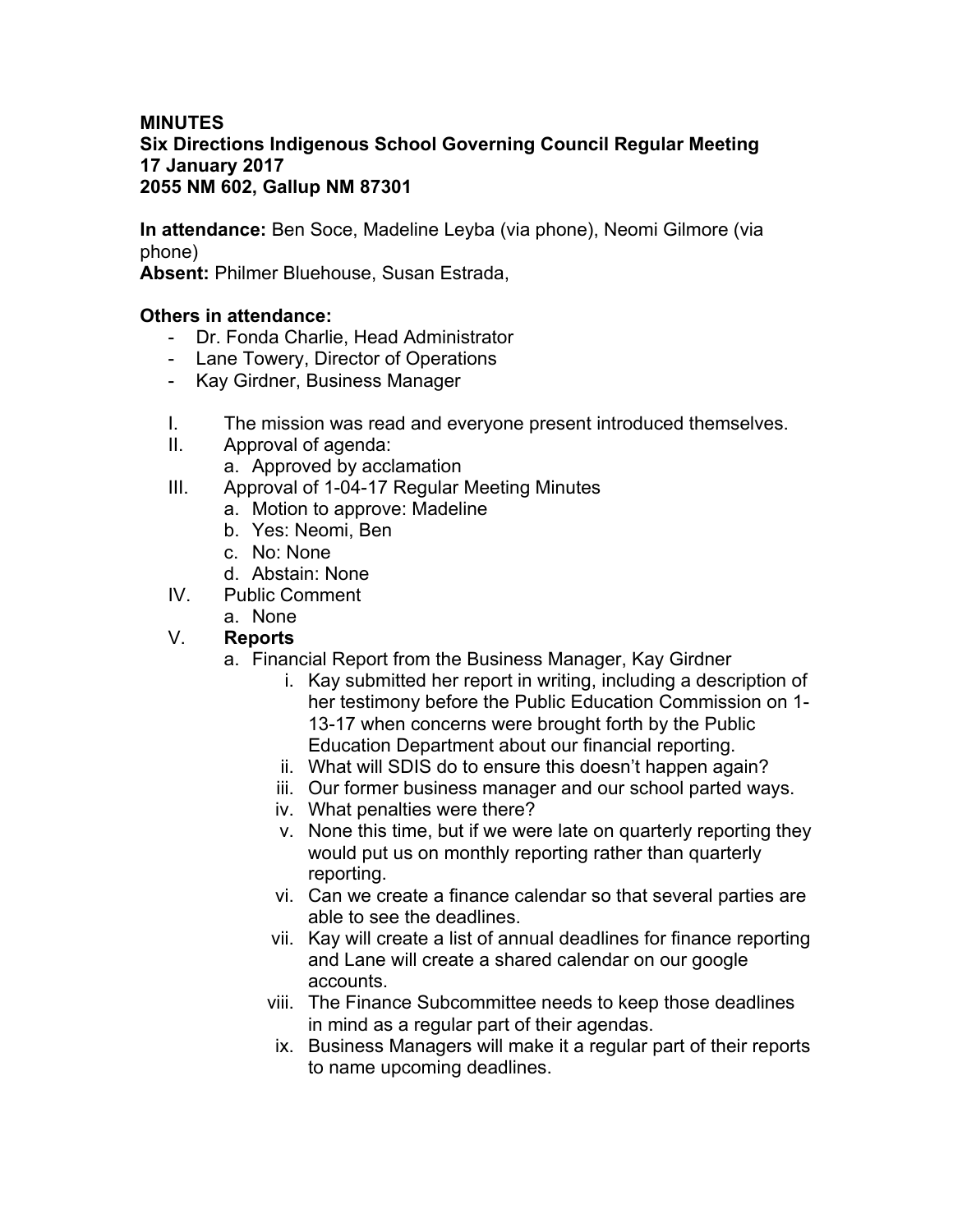- x. Donna Overson has been brought on as a replacement to our previous Business Manager. Kay will work in an oversight capacity over her at the NACA-Inspired Schools Network.
- xi. We will have a conversation during discussion items about how the Finance Subcommittee will continue to provide oversight.
- xii. Thanks given to Kay for her hard work.
- xiii. When can we expect a reconciliation of current spending vs our original operational budget?
- xiv. Within the week.
- xv. Has the school been able to obtain a P-card?
	- 1. Not so far. Wells Fargo wouldn't let us without a greater expenditures.
- b. Report from Lane, Director of Operations
	- i. Teacher
		- 1. A new teacher was hired this week to teach reading skills lands and humanities PBL.
	- ii. AmeriCorps
		- 1. We also filled our final AmeriCorps position
	- iii. Planning
	- iv. Facilities
	- v. Food Services
	- vi. E-rate
- c. Report from Dr. Charlie, Head Administrator
	- i. Enrollment
		- 1. We are still at 48 students enrolled.
		- 2. We have more  $7<sup>th</sup>$  graders interested than we have seats for currently. So we now have a waiting list for this year for  $7<sup>th</sup>$  grade.
		- 3. Families are also submitting applications for our lottery application for next year.
		- 4. We have openings for  $6<sup>th</sup>$  grade currently.
	- ii. Catering
		- 1. We are finalizing our contract with El Metate restaurant.
		- 2. We need to have a kitchen if we want to be nonreliant on caterers. So that's a big part of our decision-making for next year. Can we add a kitchen to this building?
		- 3. We're requiring all staff to do the online food handler's training.
	- iii. Safety plan
		- 1. We need to incorporate more fire drills and lockdown drills.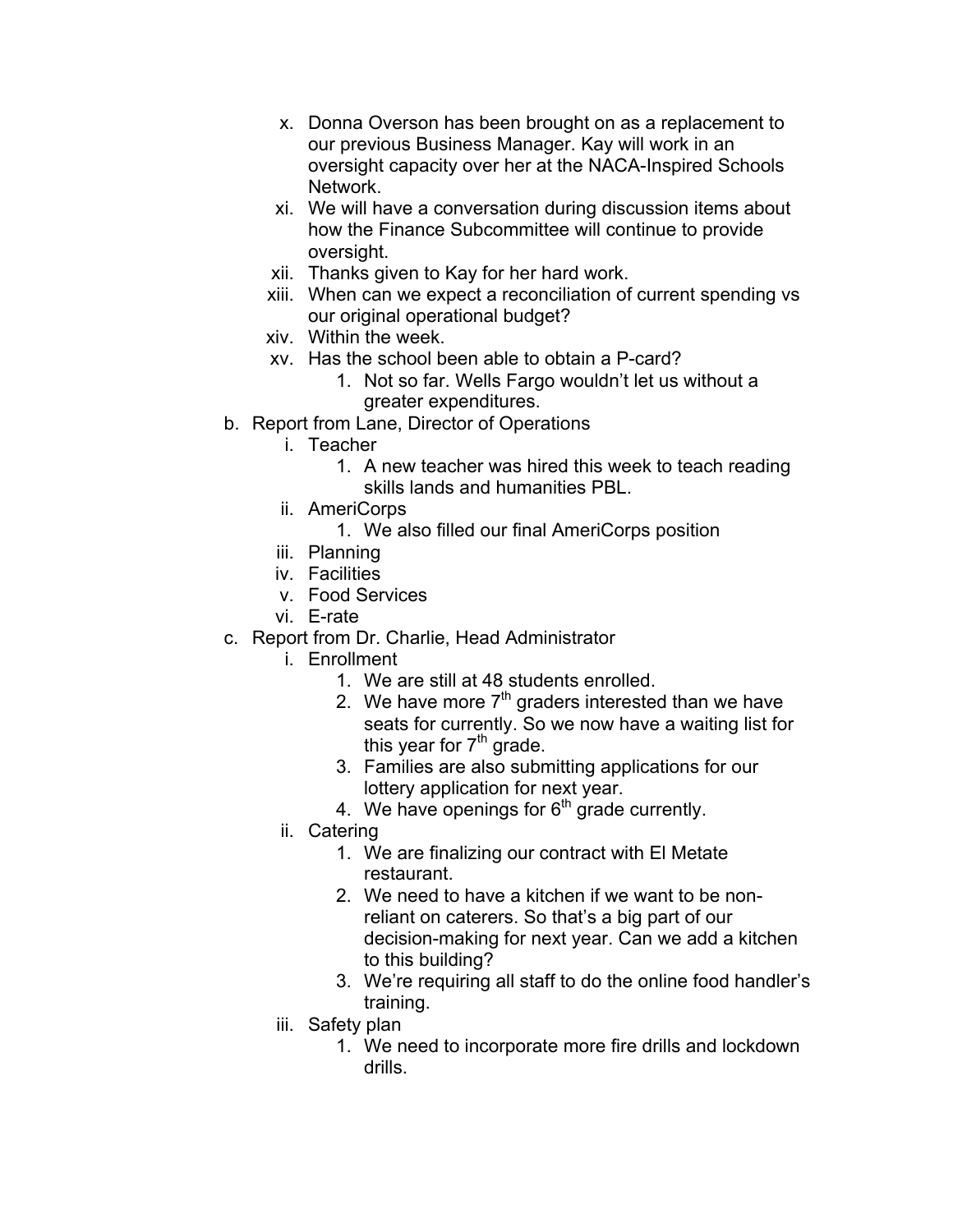- 2. We will establish a Safety Committee to review our safety plan
- iv. New Teacher
	- 1. The new teacher is still onboarding with Lane
	- 2. She is very enthusiastic
- v. Licensure
	- 1. I did take the Diné Language test yesterday. I should know in 10 days. I'm hopeful. I was fluent and didn't speak any English. I'm confident.
- vi. I did contact JOM for our school. They will allow us to count our Zuni students through the Navajo Nation. We will establish a parent committee of three people to be in compliance.

# VI. **Action Items**

- a. 2017 Annual Notice of Meeting Resolution
	- i. Do we need to continue to meet twice a month? Is it time that we can go back to once a month?
	- ii. That would open up more time to do sub committee meetings in the interim.
	- iii. Let's table this for next meeting and make it an agenda item to address the by-laws and this resolution.
	- iv. Motion to table the resolution until the meeting schedule is finalized in the bylaws.
		- 1. Motioned: Neomi
		- 2. Yes: Ben, Madeline
		- 3. No: None
		- 4. Abstain: none
- b. Approval of Head Administrator travel to Johnson O'Malley subcontractors Regional Meeting on Tuesday, January 31, 2017 in Farmington, NM.
	- i. Request made to Dr. Charlie to investigate if it's possible to rent a car and if that is cheaper than mileage reimbursement.
	- ii. Motion to approve: Madeline
	- iii. Yes: Neomi, Ben
	- iv. No: None
	- v. Abstain: None
- c. Potential action on an MOU between SDIS and NACA-Inspired Schools Network (NISN)
	- i. A few small grammatical items.
	- ii. I noticed a few spelling errors.
		- 1. Page 2, section 1.2, "core values" is misspelled
		- 2. Page 5, 1.4.8 there's an extra space after the comma
		- 3. Page 6, section 2, Usage of NISN and SDIS Names grammatical error.